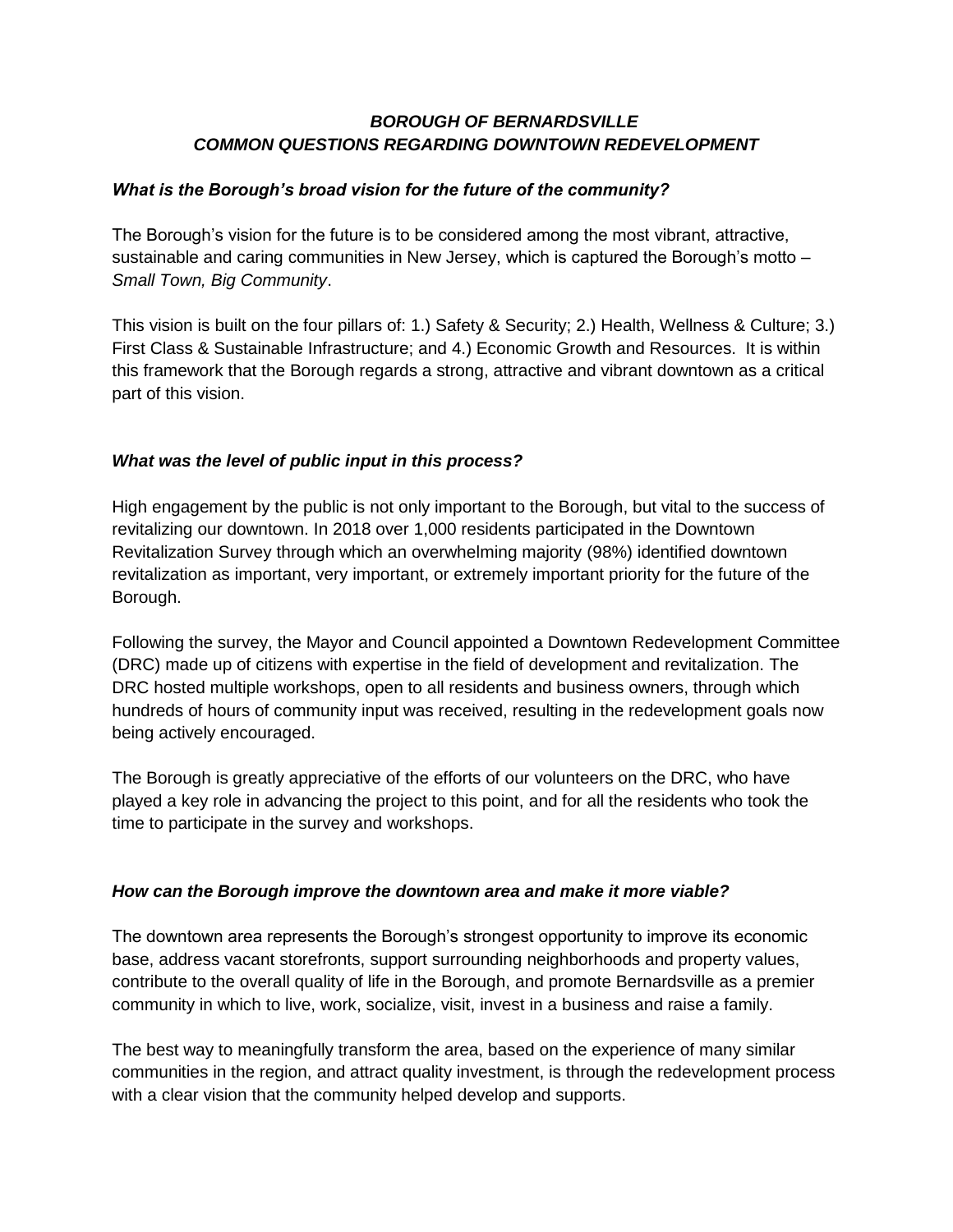#### *What is redevelopment?*

Redevelopment is a process outlined in New Jersey's *Municipal Land Use Law* that provides municipalities with important tools to make its planning goals for a specific area more achievable. It must be demonstrated through studies and hearings that otherwise could not be accomplished without the benefit of the redevelopment process. There may be a variety of obstacles that prevent the transformation and improvement of an area in a positive direction based on standard zoning. These can range from environmental concerns, undersized and poorly configured lots, foreclosure and ownership problems, antiquated layouts, and lack of public infrastructure, to just name a few. When taken as a whole, these challenges can often stand in the way of attracting investment which will otherwise move on to opportunities with fewer obstacles and related costs.

Unfortunately, the challenges discussed above can also contribute to the slow downward decline of a downtown. Therefore, another very important aspect of the redevelopment process is that it allows the Borough to have greater control over architectural standards and layout, which is not permitted under standard zoning. There are many examples of where once charming and elegant downtown areas have slowly become unattractive commercial strip centers. Over the years, Bernardsville residents have expressed concerns over this trend beginning to appear in our own downtown area.

#### *Where are the redevelopment areas in Bernardsville?*

There are currently two designated redevelopment areas in Bernardsville. They are generally referred to as the Quimby Lane Redevelopment Area and the Audi Dealership Redevelopment Area. Additionally, Council has asked the Planning Board to investigate the area known locally as the Palmer Property Redevelopment Area. You can click on this link for more studies and plans related to each area, which is updated regularly.

[https://www.bernardsvilleboro.org/government/downtown-redevelopment.](https://www.bernardsvilleboro.org/government/downtown-redevelopment)

### *When an area is designated as a Redevelopment Area, can the Borough take the property through eminent domain, sometimes called "condemnation" or "a taking"?*

Eminent Domain refers to a government's (Federal, State, County, & Local) ability to undertake a forced purchase of property at fair market value to accomplish a public policy priority (i.e. highways, sewers, parks, schools, etc.). The New Jersey *Municipal Land Use Law* does extend the power of eminent domain for redevelopment purposes. However, if a municipality pursues this option, it must specifically identify the property by owner and address within its Redevelopment Plan for the redevelopment area. The Quimby Lane Redevelopment Area was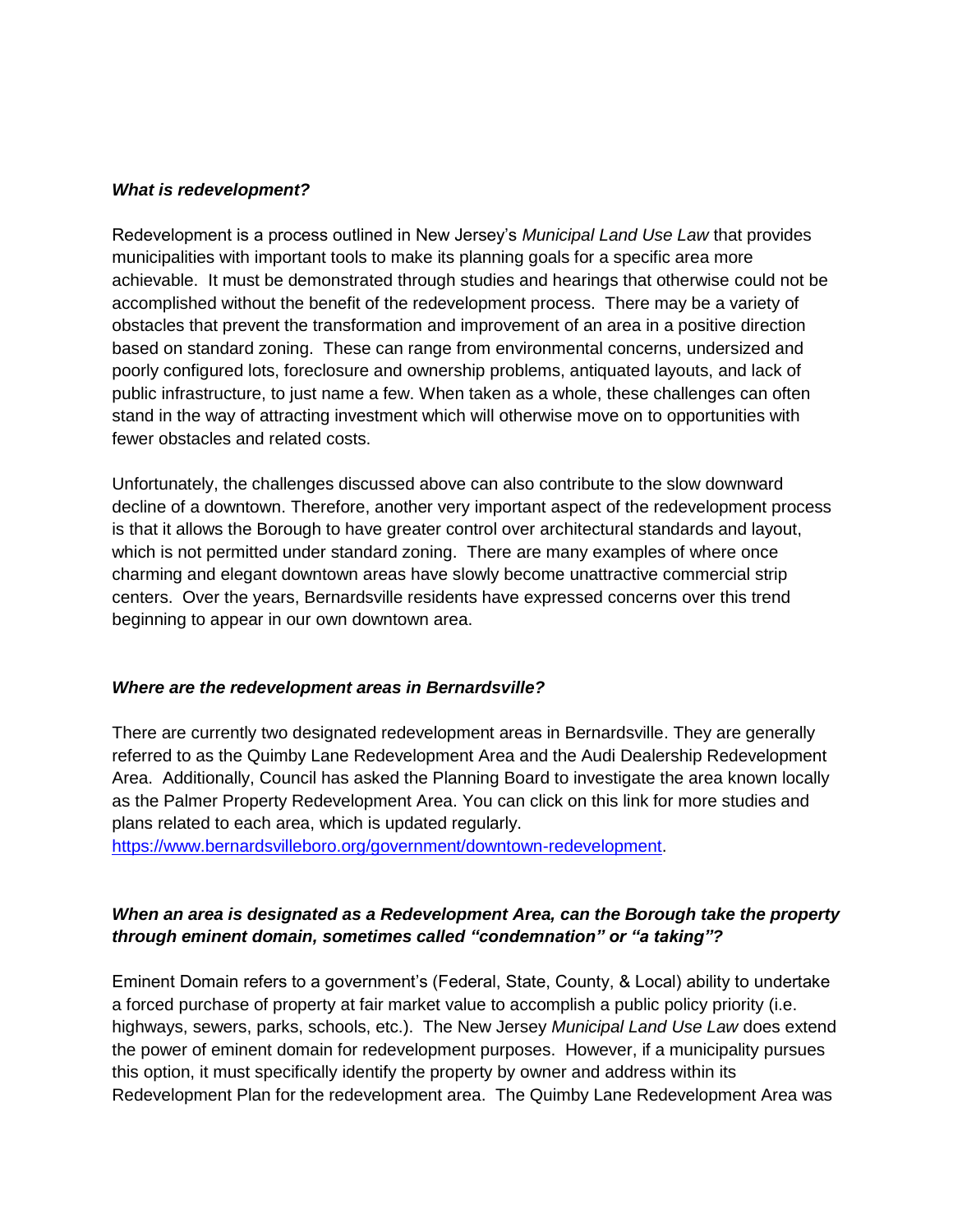initiated by Council specifically without eminent domain. Any effort to incorporate eminent domain in a project can only be approved by Council, and only after it has been advertised, affected property owners notified, and the public has been afforded an opportunity to comment on the proposal. In summary, please note:

- When the Borough adopted the Redevelopment Plan for the Quimby Lane Redevelopment area, it **did NOT designate or identify any Quimby Lane properties for eminent domain.** While this can be amended, this is not something the Borough is currently considering.
- The Borough **DID designate and identify the Audi Dealership for potential eminent domain** for the reasons identified in the study. [https://www.bernardsvilleboro.org/government/downtown-redevelopment.](https://www.bernardsvilleboro.org/government/downtown-redevelopment)
- The Borough anticipates that the Palmer Property, if it progresses through the designation process, **will NOT include the eminent domain option.**

# *Who has the Borough selected as the designated redeveloper?*

After careful consideration in public forums and multiple rounds of Requests for Proposals, the Borough has designated Advance Realty Investors as the Borough redeveloper for the Quimby Land area. [https://advancere.com/.](https://advancere.com/) Advance has identified the renowned architecture and planning firm of Robert A.M. Stern as its key design partner [https://www.ramsa.com/.](https://www.ramsa.com/)

A redeveloper has not yet been officially designated for the other redevelopment sites. However, Advance has acquired an interest in the Palmer property; which is not yet designated as an area in need of redevelopment.

# *What will happen to the existing businesses in the redevelopment areas?*

The Borough has adopted a flexible timeframe for redevelopment to occur. The Borough's expectations are that the designated redevelopers for the different areas will enter into constructive conversations with each business and property owner that will result in mutually beneficial outcomes. In the meantime, the Borough is also considering and promoting other development proposals that would provide suitable space for either temporary or permanent relocation options for our existing businesses.

To be clear, the Borough values its businesses and wants to create an environment in which they will thrive, where other businesses will be created, and where residents and visitors will want to spend their time.

### *Is there a timeline for construction activity to commence?*